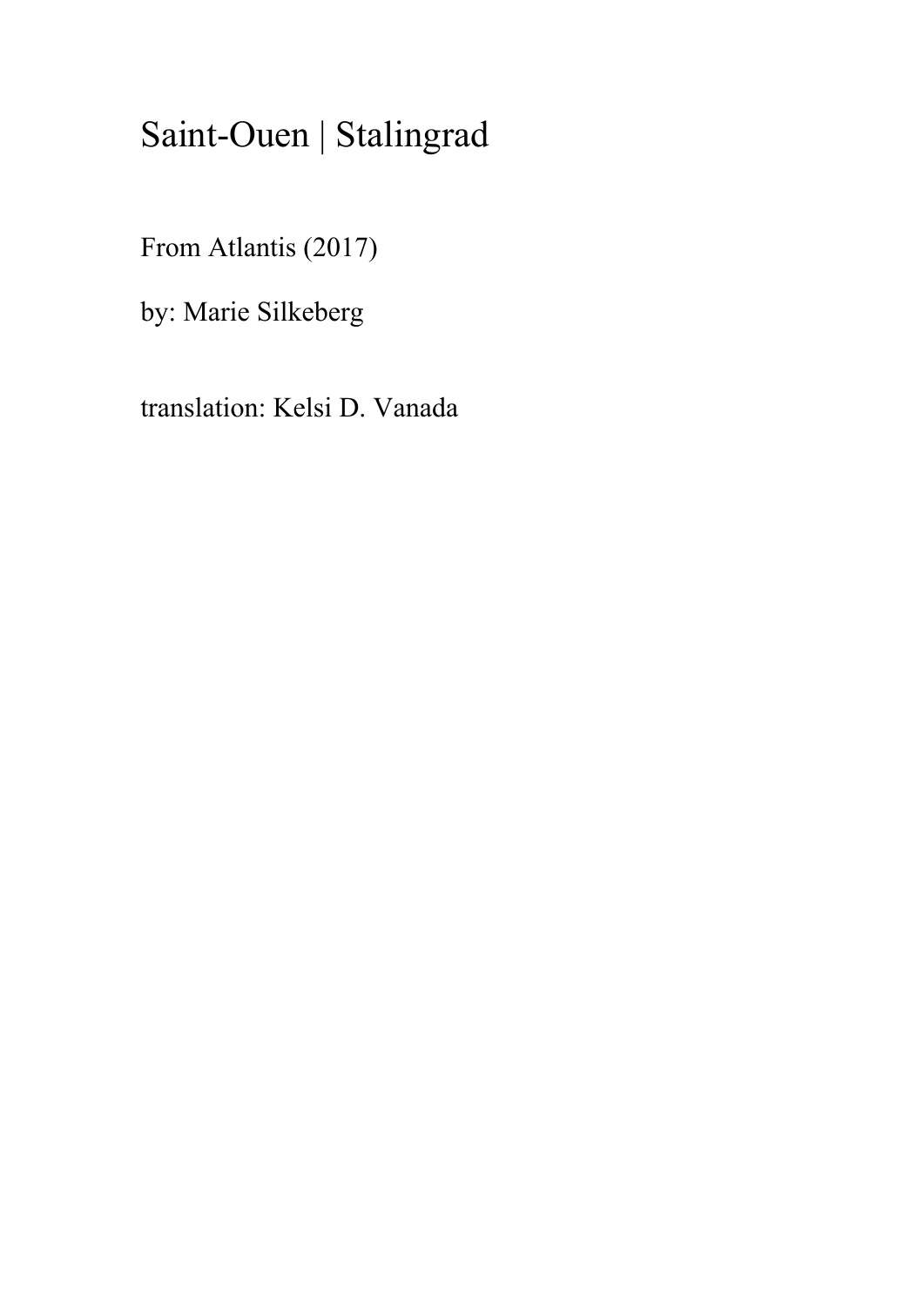Rashomon. The demon's gate you say.

I understood that it had opened.

Only a few more seconds. And it would be opened wide.

Time would stratify.

It snowed. The first snow fell.

On the metro you sit next to a man and a woman.

The woman starts talking.

You don't hear the beginning.

Whether it was about her daughter.

Or someone else.

The man answers her.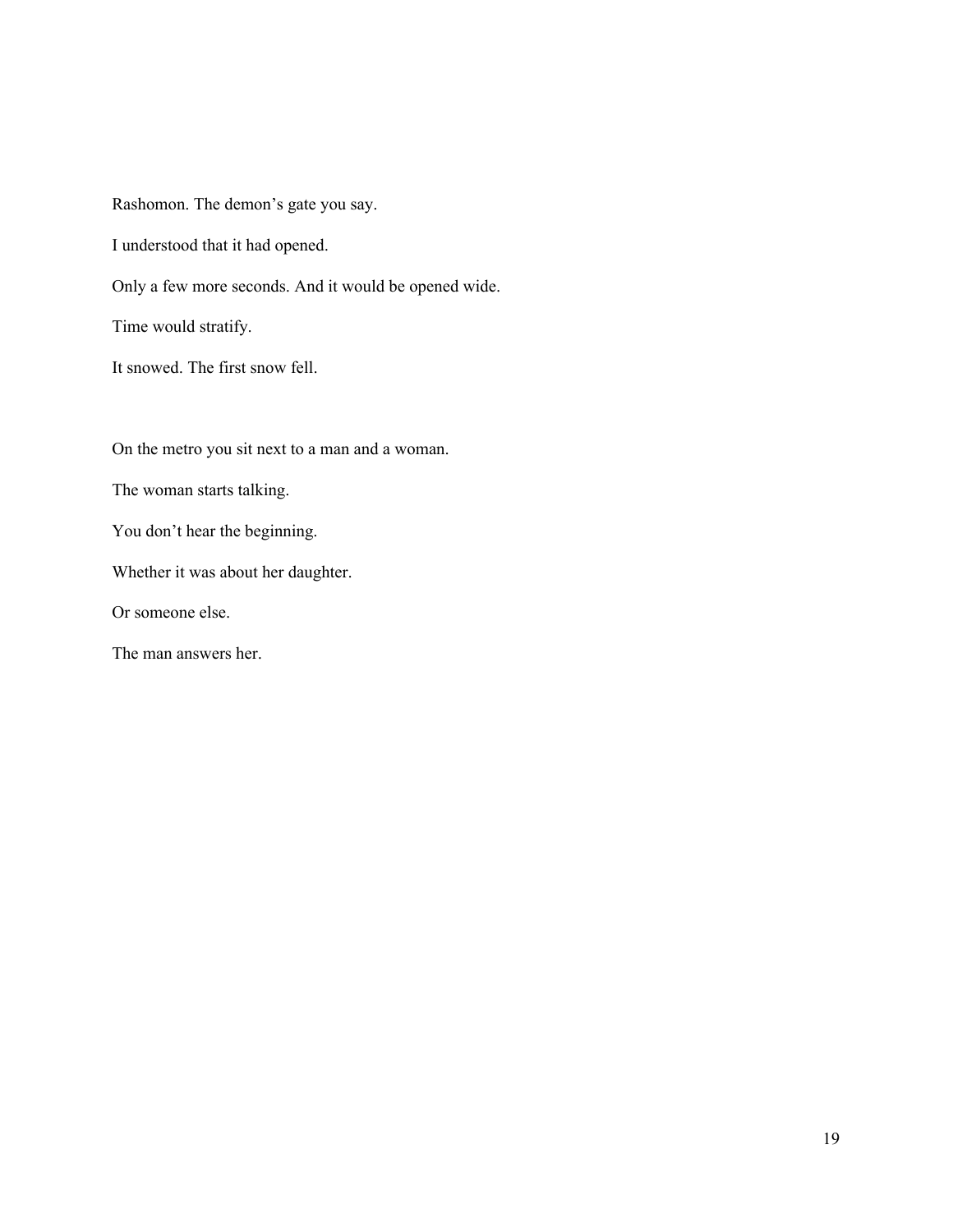Society will never help you.

So be happy you married me. Because I'm outside society.

She looks down.

As if he'd just hit her.

You get up when the metro stops and walk out the doors.

You win he calls to say.

You win nothing.

You took the elevator down into the cavern.

Seventy meters underground.

Your phone had no signal.

You saw the white chairs.

The hole in the middle of the room.

Where the reactor was removed.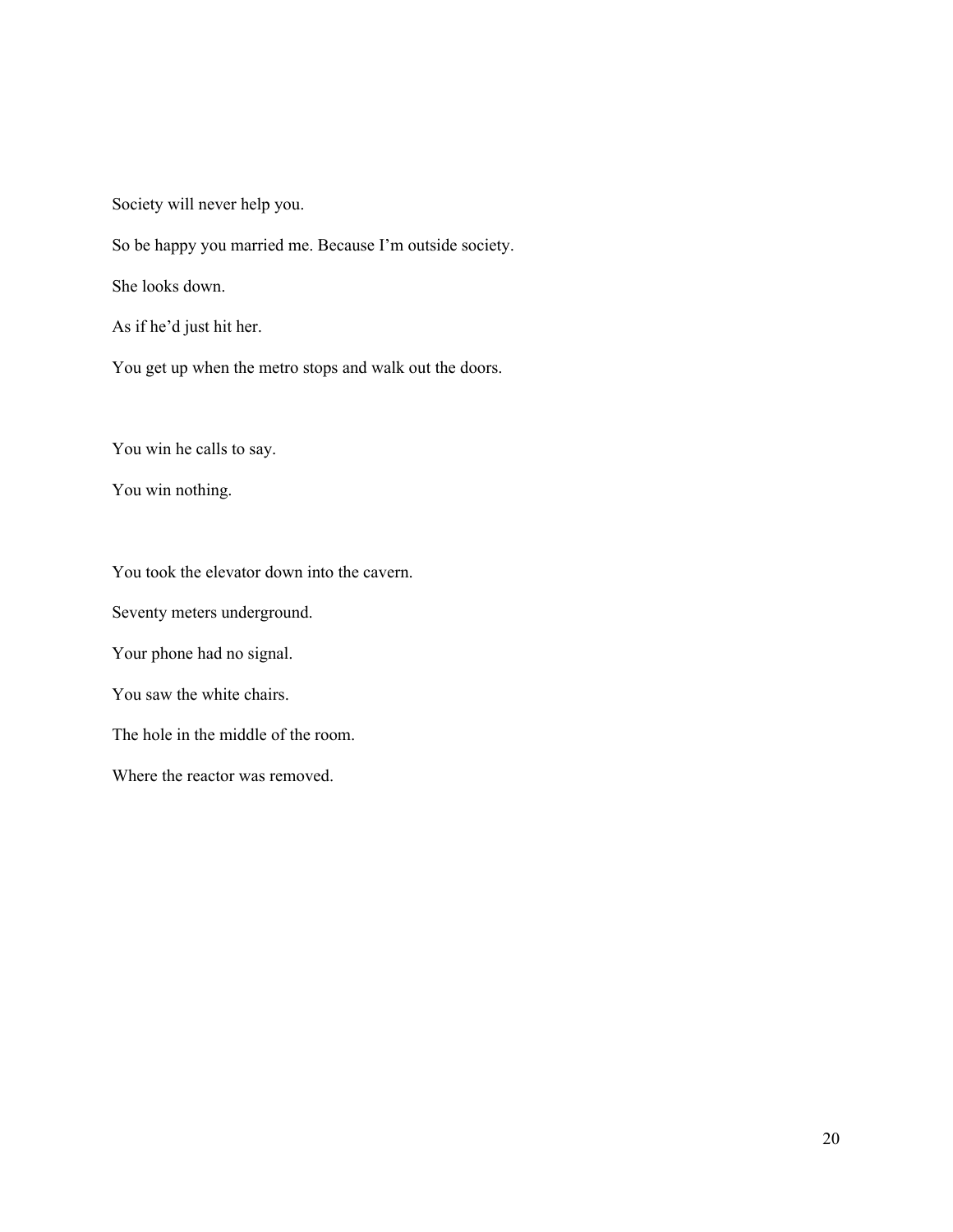The walls were covered in numbers written in chalk.

It looked like a tomb.

The white chairs.

fugue state

The chalky writing.

When a woman freed herself from the crowd you followed her.

Took the elevator up.

Went out onto the snow-filled street.

I need help he said.

With what you asked.

You see he said.

I need help.

The only thing you wanted was to sleep for a whole night.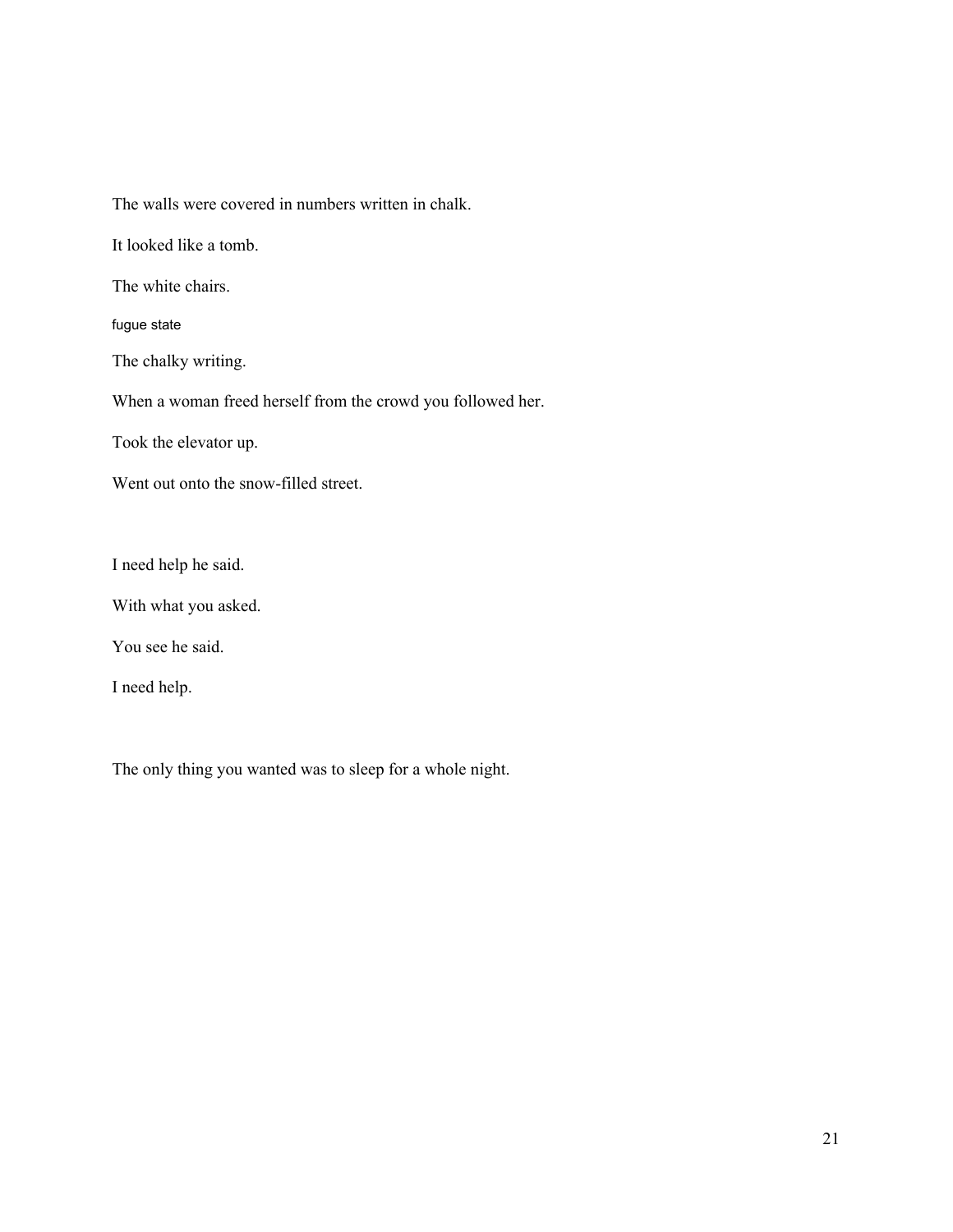You heard the birds.

Walked in the early morning.

Saw the gray sky.

The dry streets.

As far as the eye can reach you thought.

Armed soldiers outside the school.

It will happen again he says.

You go by a school. See the lit-up classrooms.

Empty so late in the afternoon.

Camps that are built and torn down.

People being moved he says.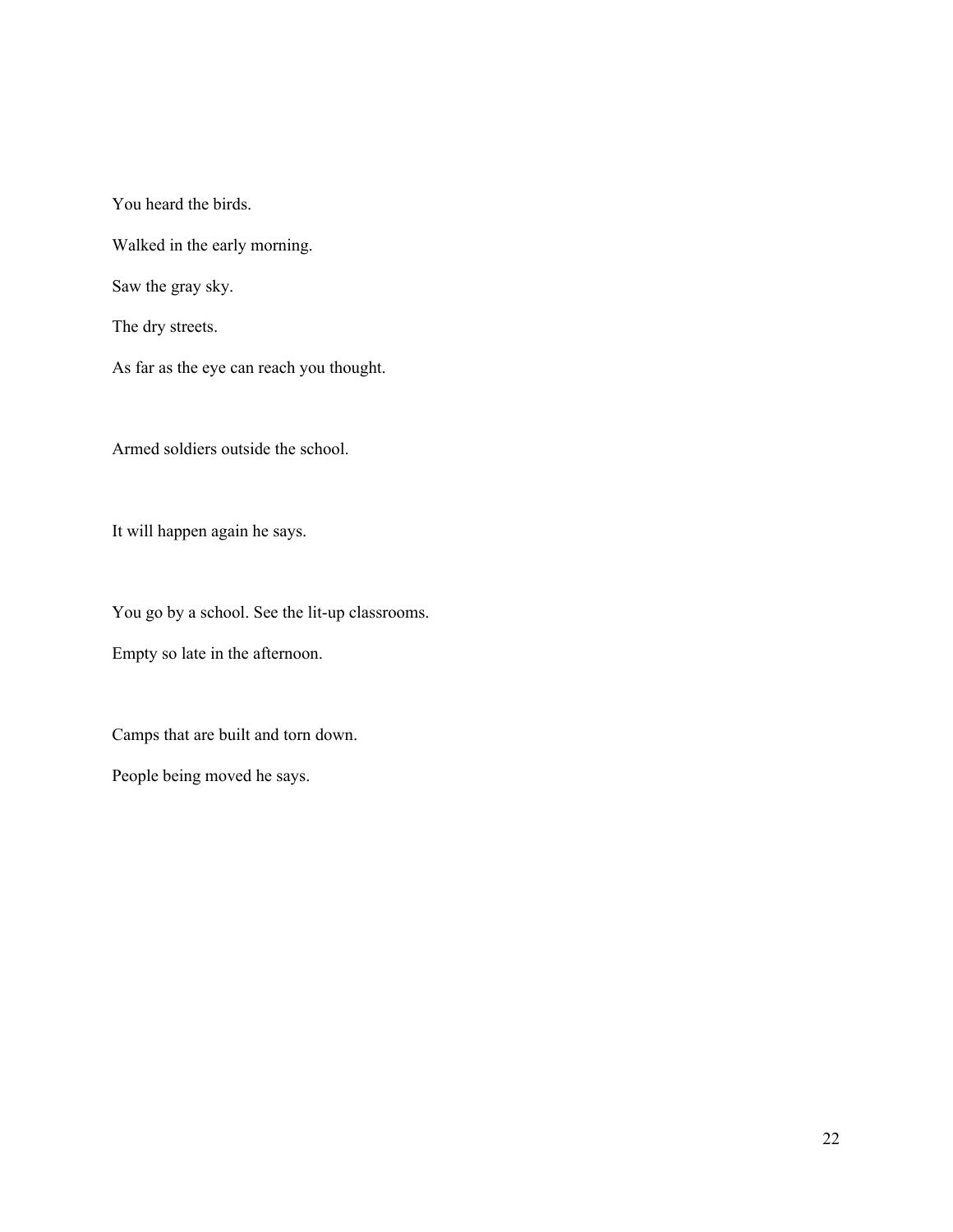He stood at a gate. Bon soir you whispered back. Looked down at the cobblestones. You didn't want to turn the light on when you came in. So he would know where you lived. You moved in darkness. Fell asleep in the question. Who to call if something happened.

A man says bon soir to you on the street when you go by him.

do you see the man sitting in that car he asks and points toward a fenced-in area under the bridge he sits there the whole day guarding the empty place

You went to Porte de Clignancourt.

Got lost on your way from the metro.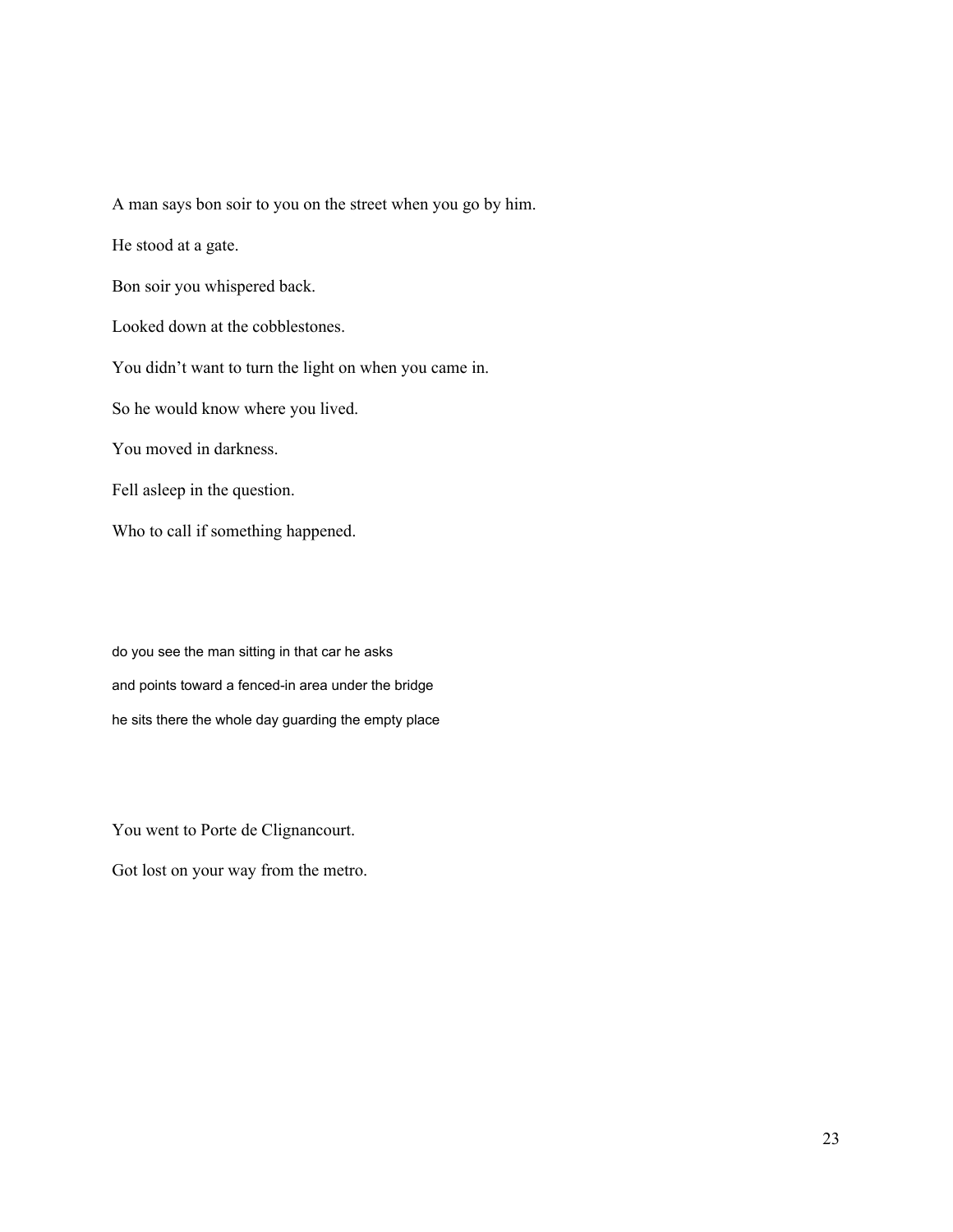you watch a man pack stuff up at closing time take off a mannequin's clothes loosen its legs in the setting sun now they run toward it from it you think

They don't even see them he says.

You're not allowed to talk about racism.

It doesn't exist.

No statistics.

Fifty-seven people sleep here on the street he says.

After being thrown out of a house to be renovated.

Half of them have no papers.

They're just lying right outside on the street.

Go to work in the morning.

Come back in the evening.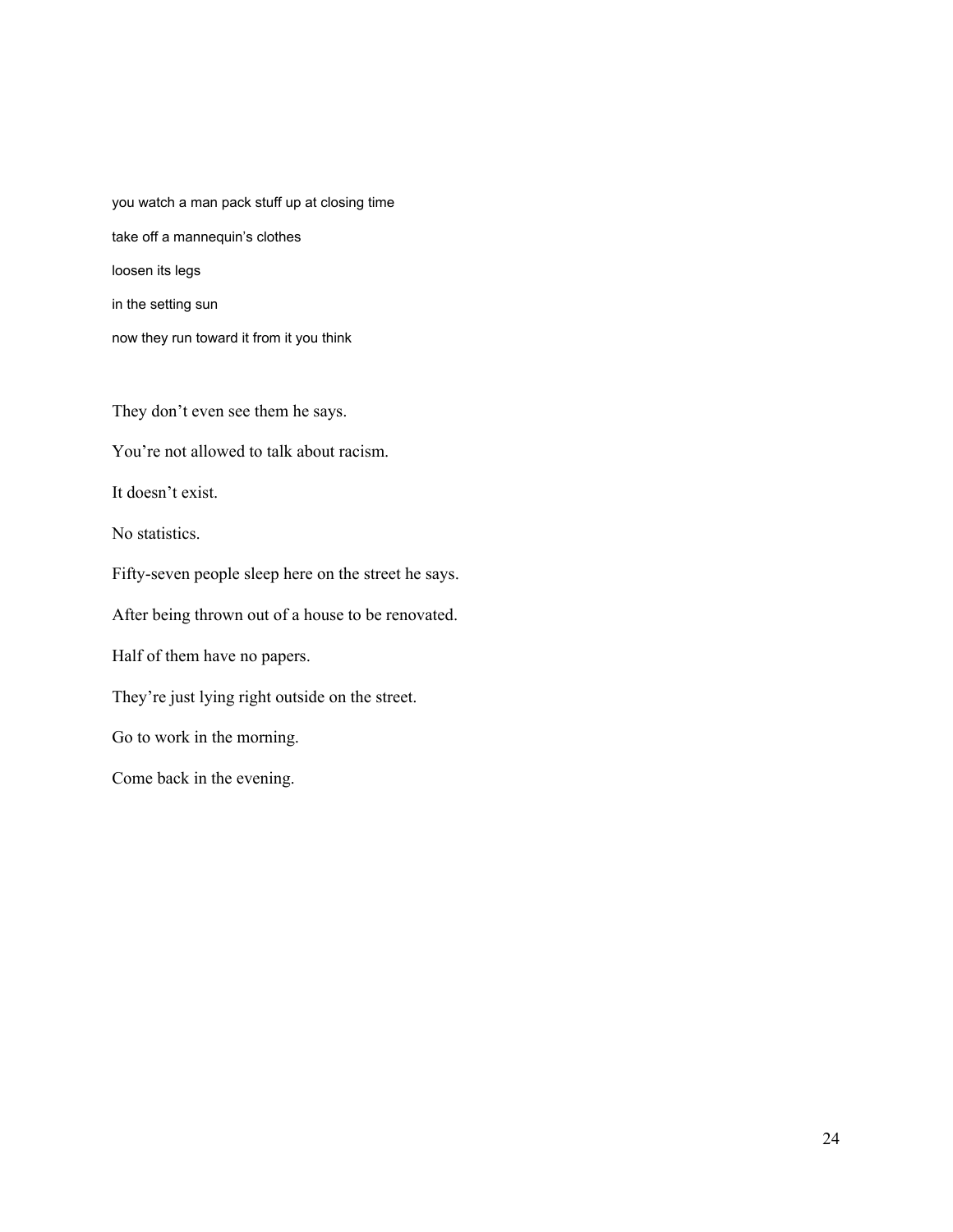a state of emergency

they can arrest people for ninety-six hours

he says next to nothing on the phone

we're all tapped he says

An area. A border.

The ring road.

it's totally irrelevant what you say

he says

everyone has to become poor

no one should be integrated

I'm against development

if they want to get out of poverty wouldn't you respect that you ask

you've also benefited from white privilege your entire life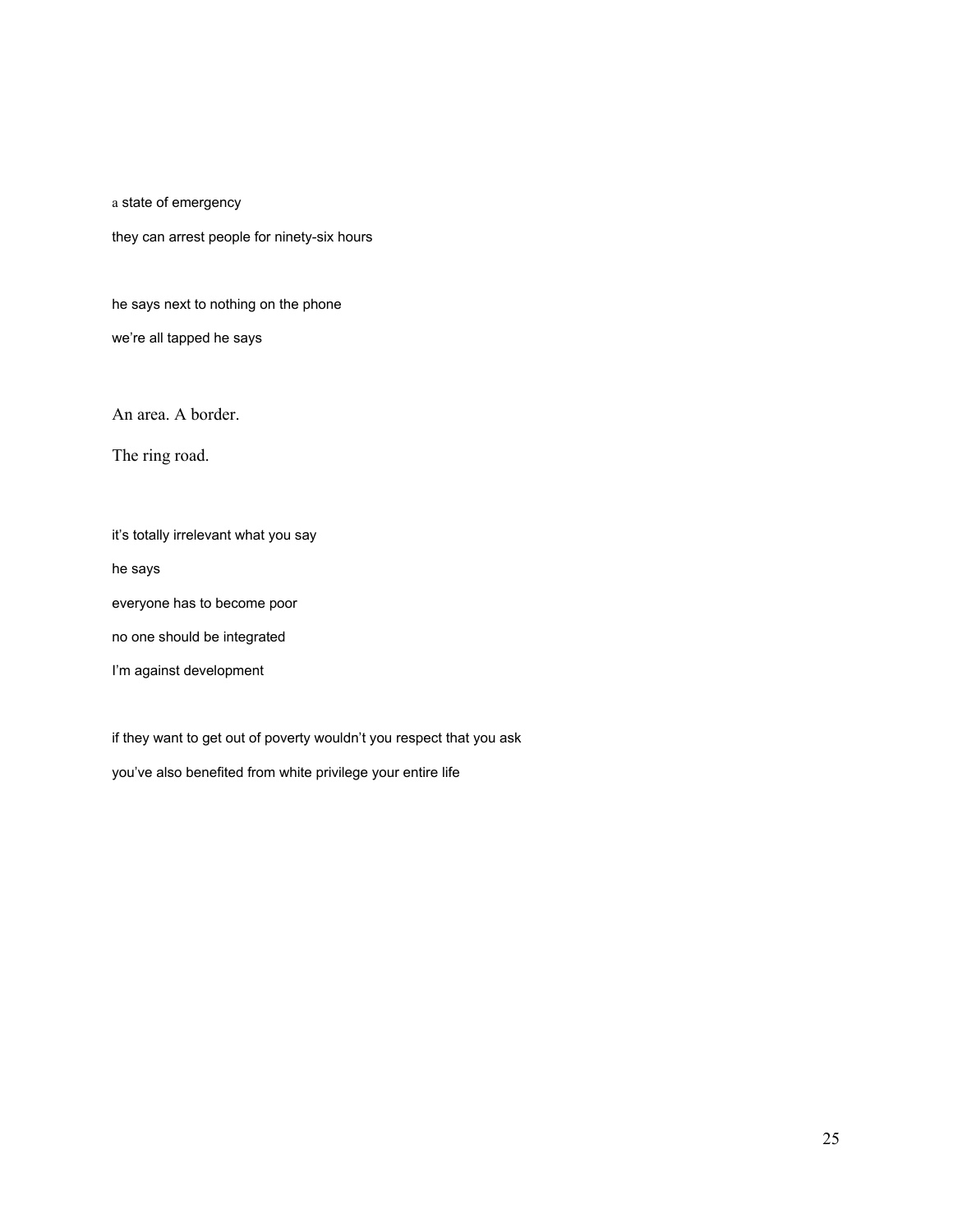You walked the whole way to the river.

In the daylight.

why didn't you call he asks

it was late you say

you were far away

the globe is small he says

I was awake

The claustrophobic scenography. The drowned child.

The first stone image.

Scene image.

A child sliding down a staircase that looks like wooden sticks.

Vanishes between them. In dim blue light. The child in the aquarium.

The singing woman. The screaming one.

The stage. The aquarium. Fill with water.

A large shape.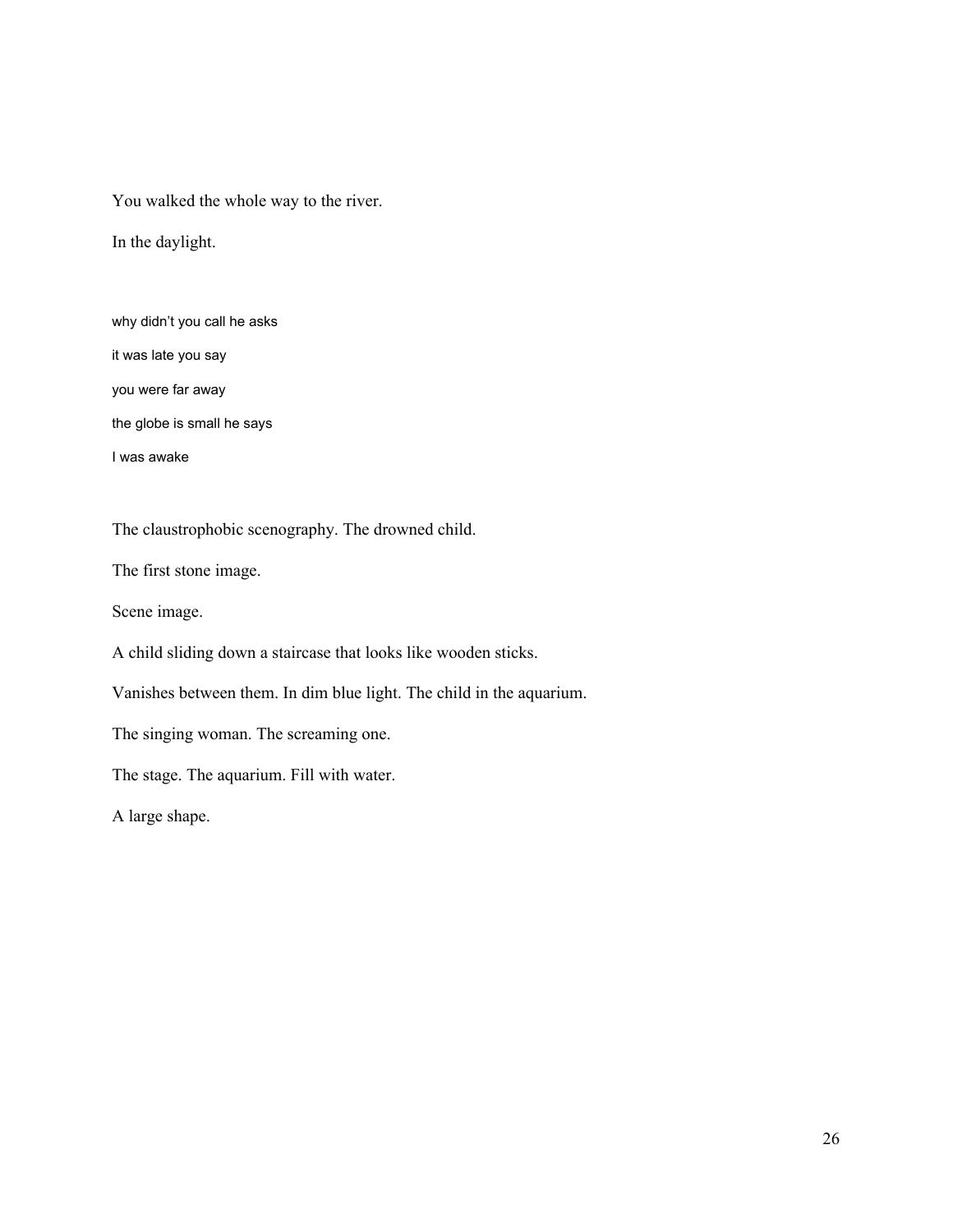Death anxiety invades you.

During the performance.

Fear that death will be cold.

A slow deterioration.

Wounds and water.

you have many things I don't have you say like what?

the Arabic language for example

I can teach you

*'ana*

I am

*'anti*

you are

You remember that in wintertime you watched a TV series with no resolution.

Only a wakening of the dead. Who wanted to take revenge. On the living.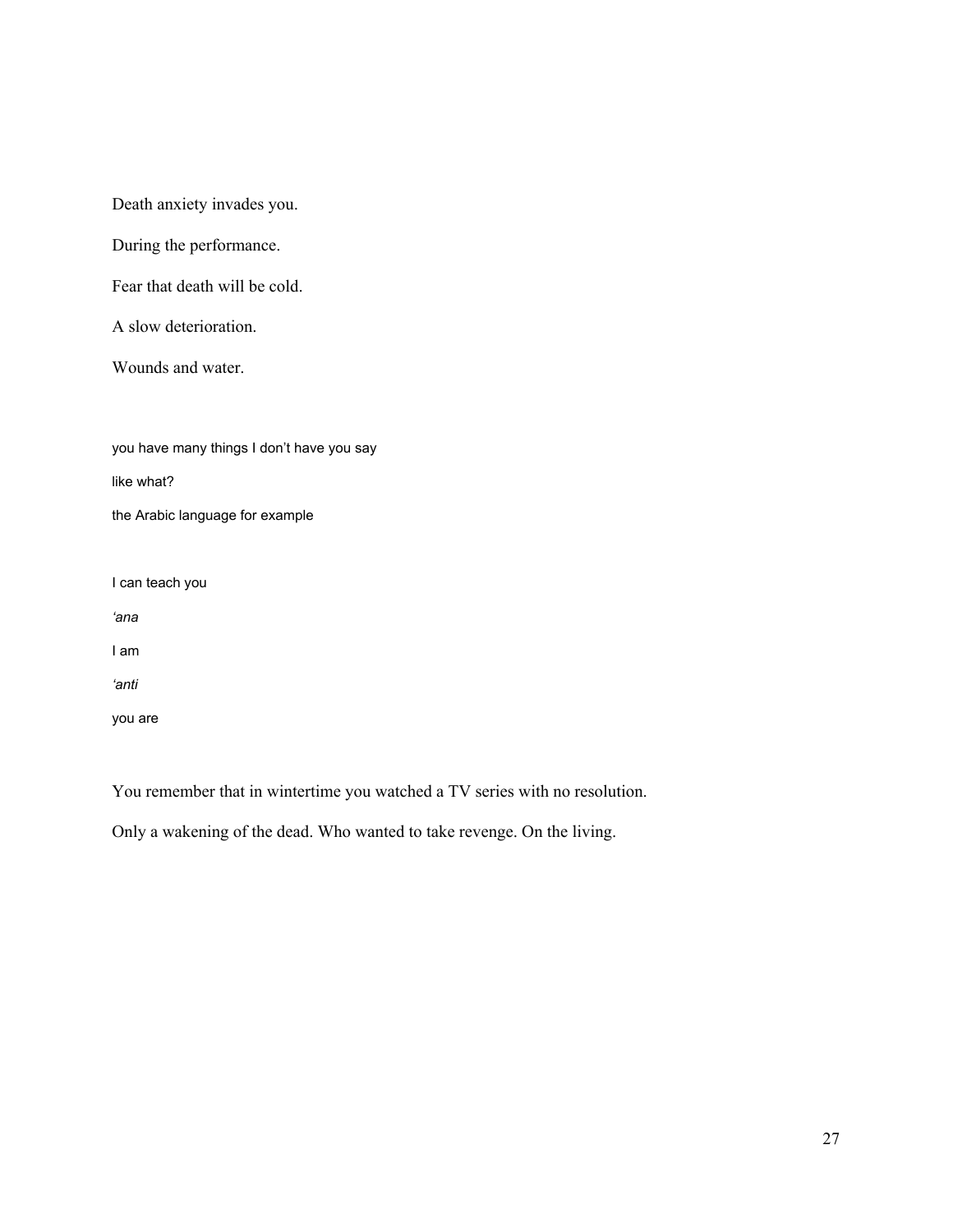Their attempts at life.

You wait in the middle of the middle row for the play to finish.

So you can get out again.

What do you find in poverty you ask.

Rage he answers.

You moved from somewhere in the 3<sup>rd</sup> arrondissement.

Through the city.

Out of it. Past Gare du Nord.

You went under a low bridge together.

Past a box that was sealed shut.

White cardboard.

About a half a meter high.

Inside someone lay sleeping.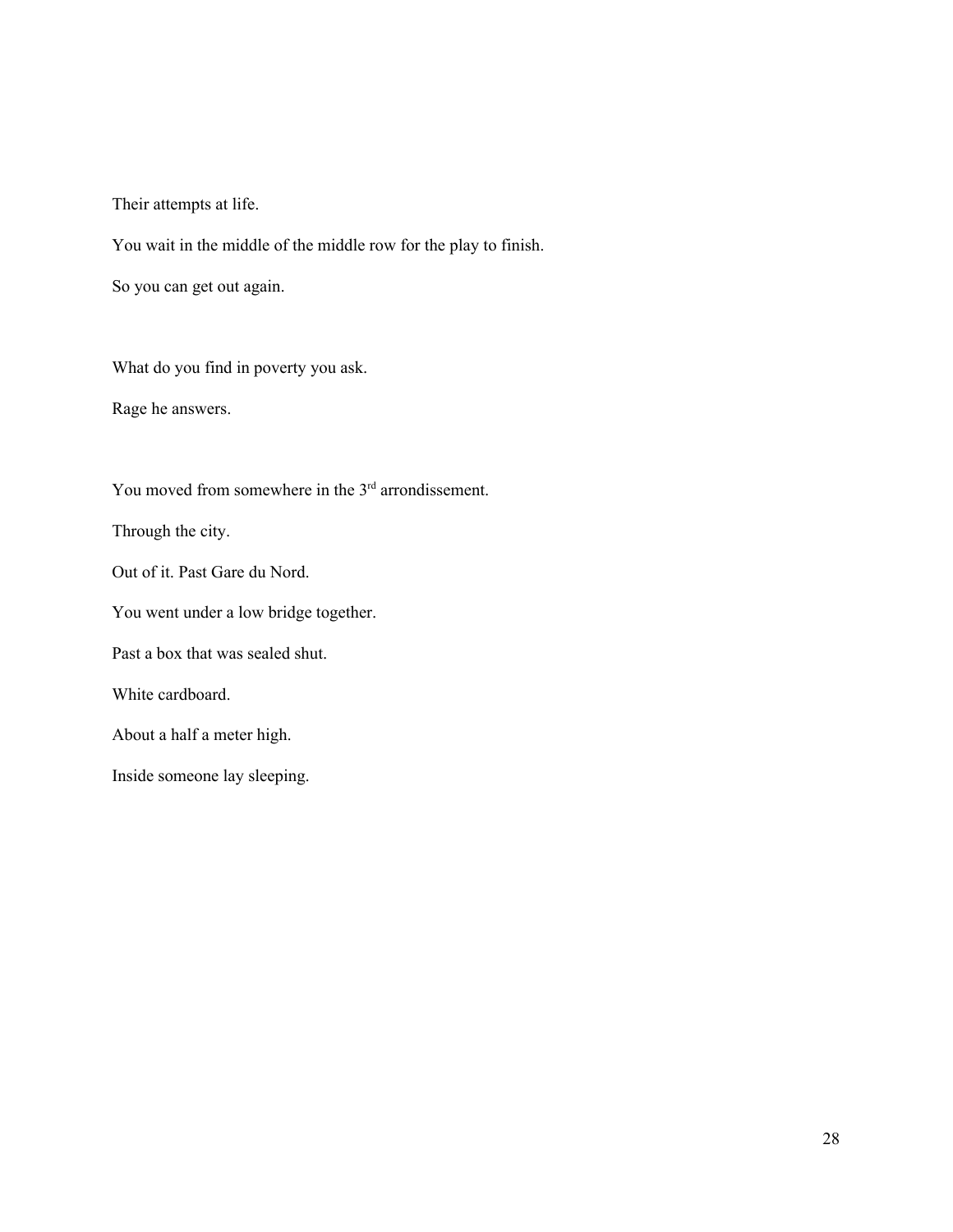What kind of sleep you thought.

How is it to be in such a sleep.

just two degrees tonight

it hailed

snowed

You came to a camp under another bridge.

A man sat by a fire.

He stretched out his hand. Greeting.

The man took it.

Drunk.

You walk by the place where the big camp once was situated.

Under a bridge by the ring road.

It was blocked with concrete pillars when it was emptied.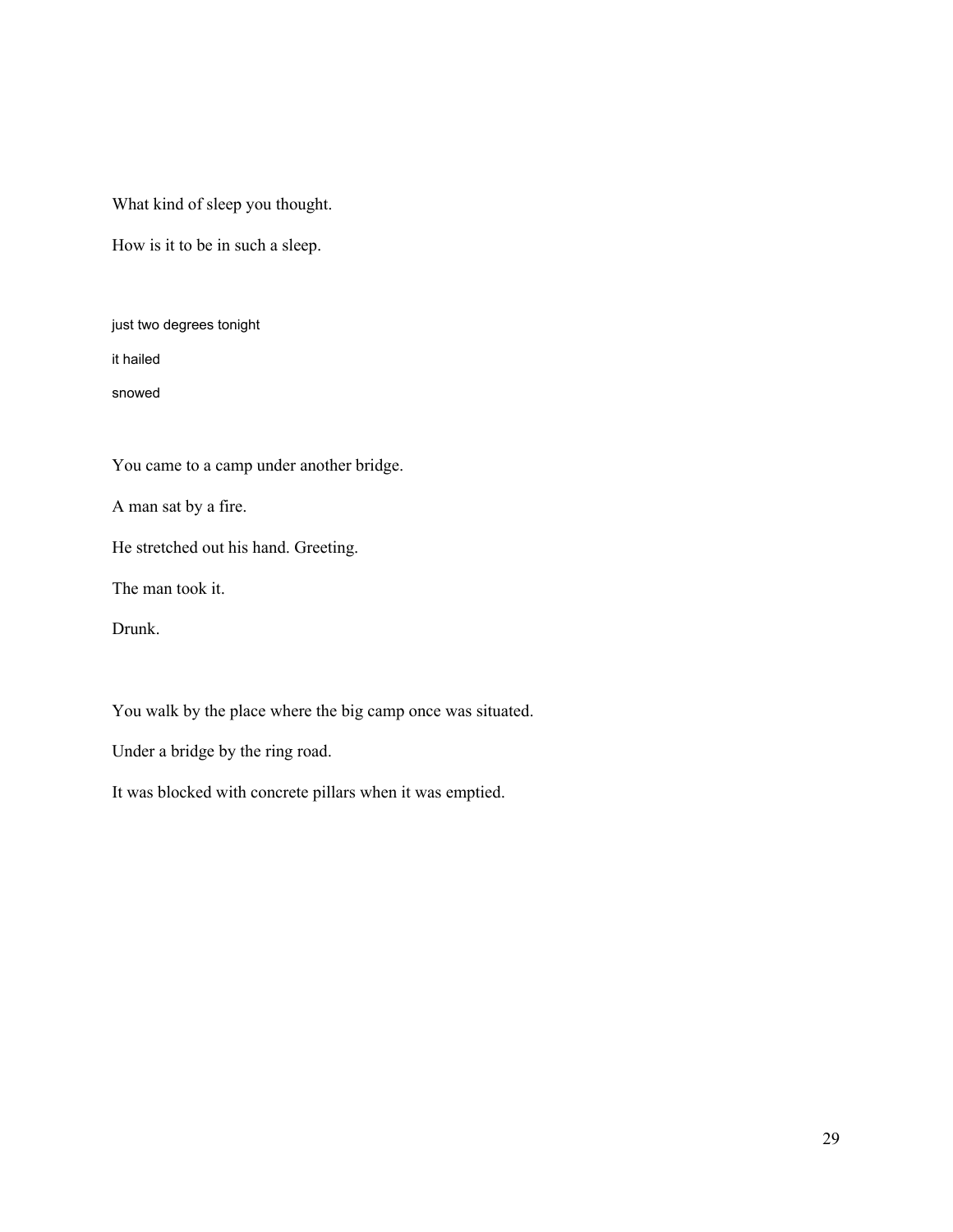The people were chased away.

Inside the tunnel the concrete pillars now lay crushed and scattered.

they say that the police will evacuate it soon he says we have to do it tonight more and more keep coming there are over five hundred people in the camp now

He gives coins to a man.

People are crazy he says.

Refuses to sit down under the gas lamps.

The heat from the infrared heater and the gas lamps.

How can they sit outside in t-shirts in the middle of winter he says.

Everyone lives like it's the last days.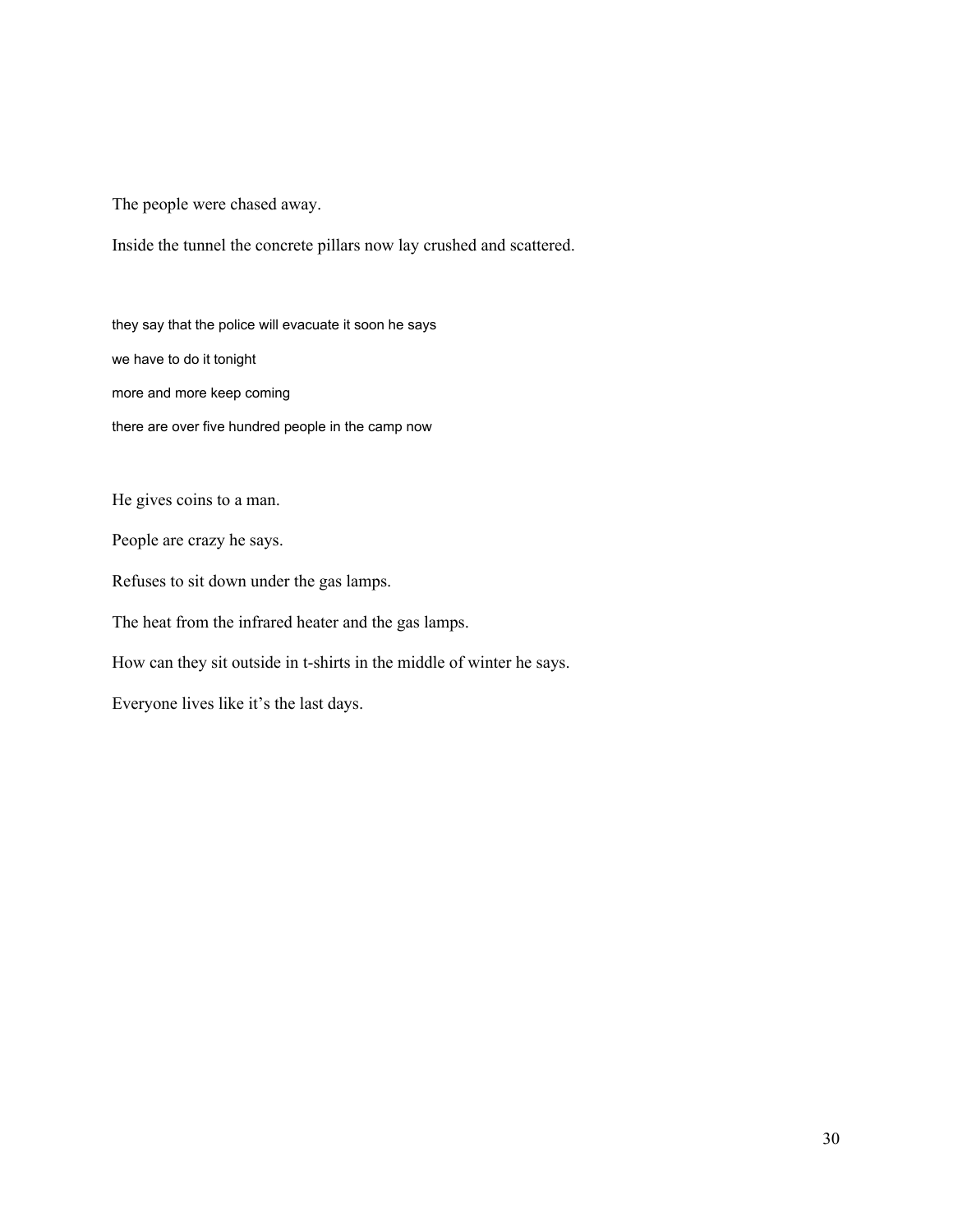you go to the Somalian restaurant to eat where everyone from the camp seems to be charging their phones a net of cords lay over the narrow table

The slowly changing camera angles.

From above. Below. Rotations in the air.

Film with no main characters.

Extras.

we were fighting every ten minutes in the camp he says

As if it exactly were describing the feeling you think.

The border.

The road.

The landscape filled with pain.

As seen from the olive trees.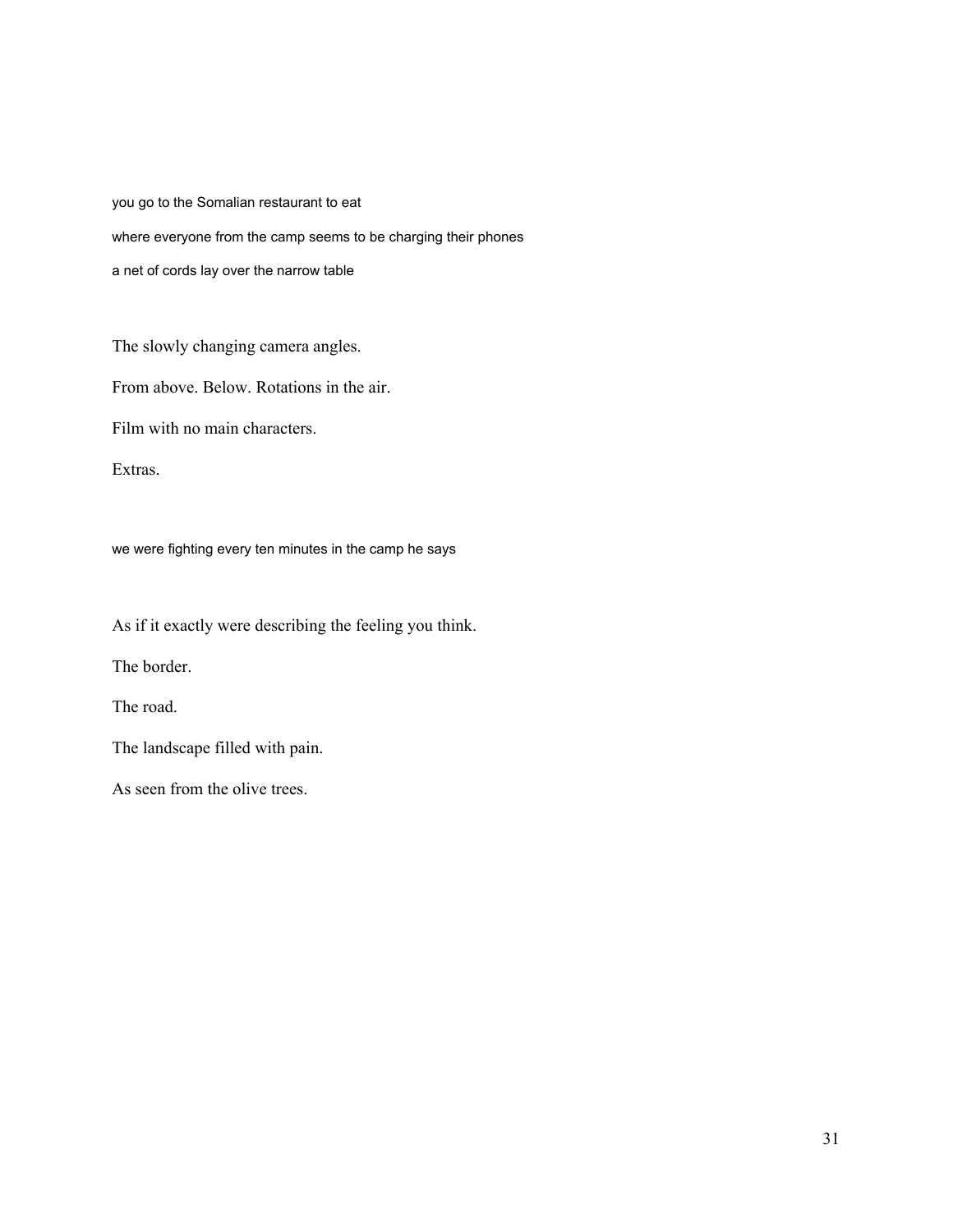I saw your brothers

your compatriots you think

*I am happy if you are*

*you are lying but I appreciate the intention*

You thought about hybrid cities.

The violent wall.

Walls.

It's not illegal to occupy he says. ten percent of all the buildings in Paris stand empty

then why are they kept back you ask

to hold down those who are here already

Low tents stood behind the line of people.

A camp.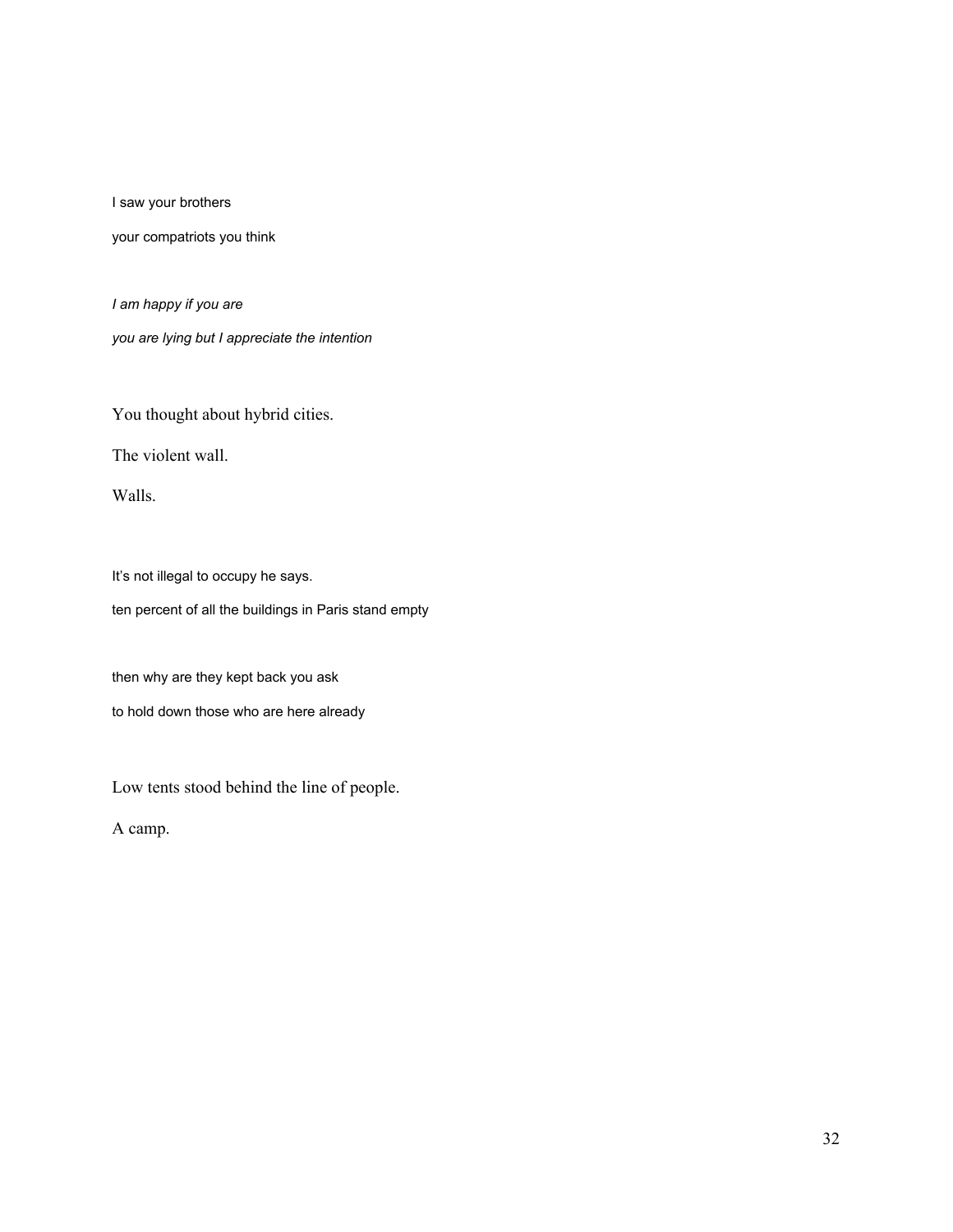Smoke.

From the food in the cold.

The breath of the waiting people.

From the north of Africa.

Or further south.

Francafrique.

The colonies.

In what can no longer be called a city.

don't you expose them to danger you ask don't you think they seem exposed to danger already

Because cities are always uncontrolled growths he says.

Uncontrollable encounters.

Hazy transitions between life and death.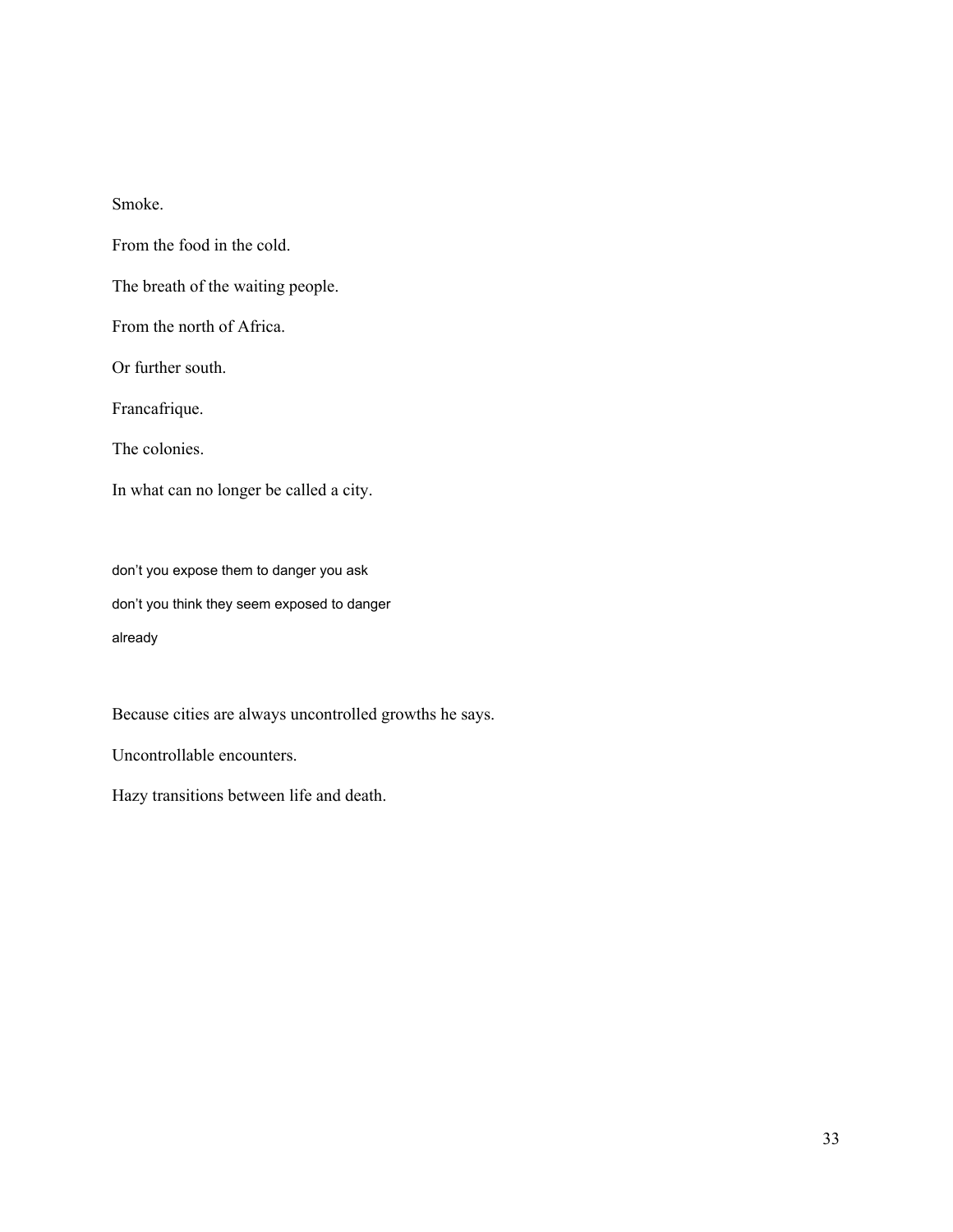how long did you live in the camp you ask from inside the occupied building too long

Maybe it doesn't exist any longer in the cities.

The wealthy cities.

what kind of country is this that lets us sleep on the streets doesn't even give us blankets in the winter cold

Only the denial. The masking. The economic expansion.

The police force's.

The tearing down of the Roma's camps.

The patience with which they are built just a few kilometers further away.

So the children don't have to change schools.

I abandoned you he says

and inhales

sorry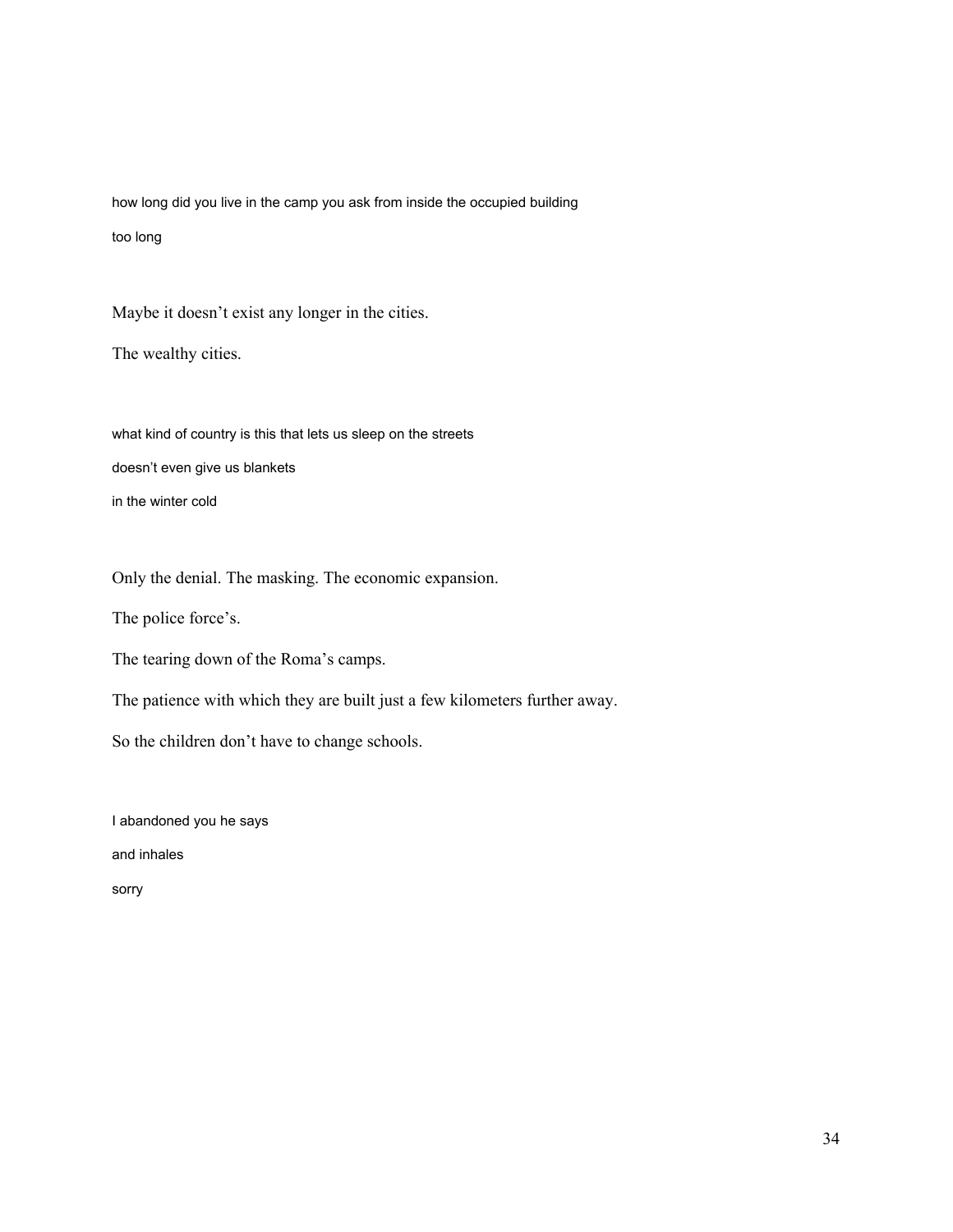You looked out at the trees in the yard.

White houses.

Street sweepers cleaning the streets.

looks hot he writes

big meeting at Stalingrad

we might move tonight

She shows you a book whose images open like doors.

Further and further into the prison.

Which previously was a monastery.

Tells you about three trials.

The objects.

Of the prisoners and the judges.